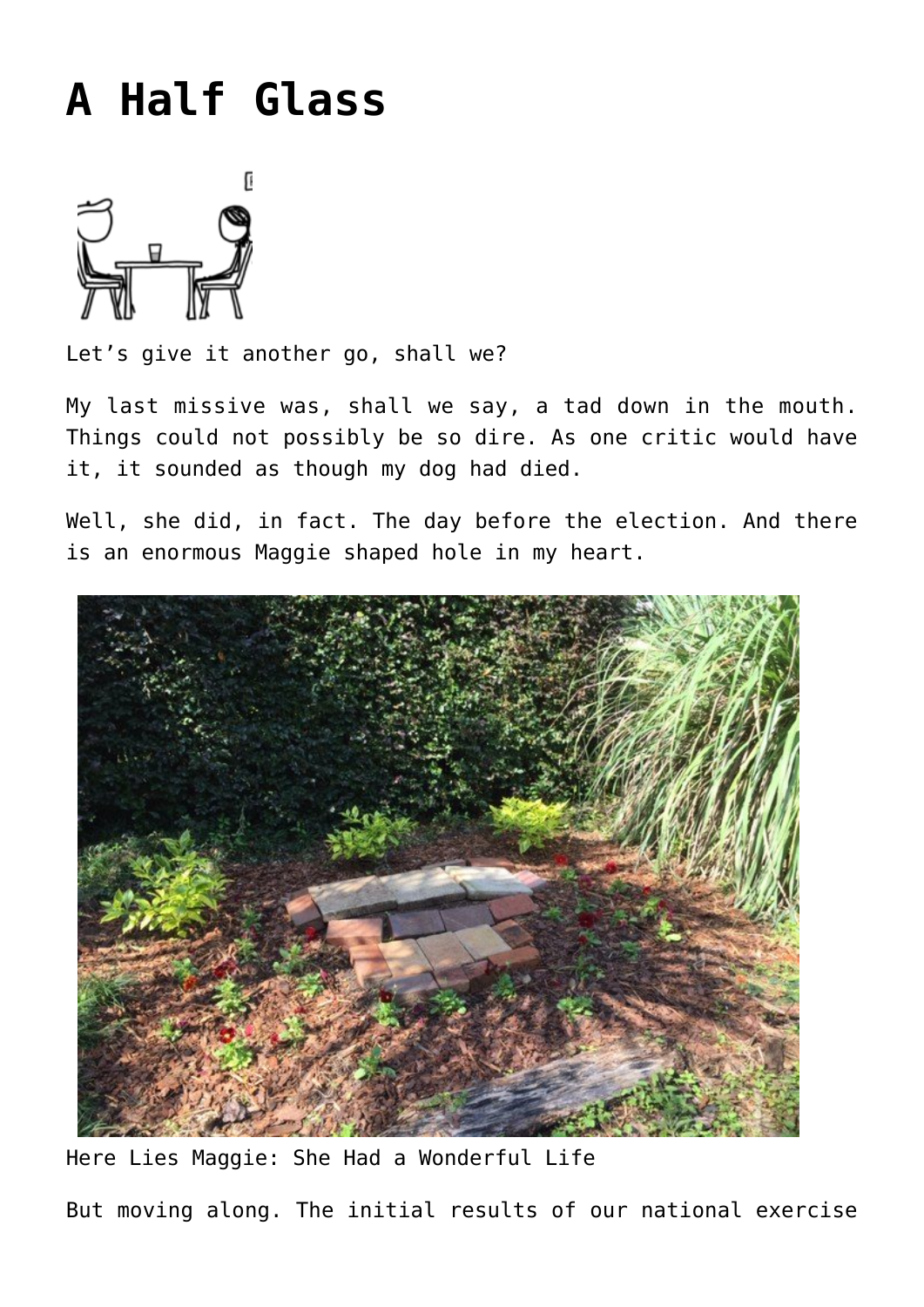of the franchise – an exercise that far too many still feel is not worth turning off Duck Kardashian and going to the fucking polls – were not especially comforting to those who favor science, inclusion, education, access to health care, gun control, social justice, &c. You know. Sane people.

And truly, the trend by 10 p.m. Election Night – alongside the punditry's thigh-rubbing enthusiasm for yet another Dems in Disarray narrative – was utterly dispiriting. But despite a desire that results arrive tidy and timely, ballots do not bend to a tidy timeline.

So here's why I'm feeling optimistic on this brisk and sunny Sunday morn.

*(ed note: Optimistic? Who are you and what have you done with The Writer? Security!)*

What was looking to be a pretty solid denial of the Blue Wave has actually turned out to be a very convincing argument that this is a nation that is tiring of the end game degradation of GOP politics as embodied by the Mar-a-Lago Hapsburgs. Despite the best attempts of GOP apparatchiks to gerrymander and vote suppress their way to victory, the results are clear: The nation is ready for a drastic course correction.

Yes and sure. We remain a starkly divided nation. The middle has not held, and while that may be some cause for worry among the terribly and deeply concerned civility fetishists<fn>I'm looking at you Senators Collins, Flake, Corker, et al</fn>, the middle has been dragged so far right over the past 40 years that it has become damn near synonymous with what used to be called Conservatism.

(There is no middle. Get over it. Consider the "great" centrists of our day; there have been ample opportunities for them to demonstrate independence from Trump, yet their opposition has extended only as far as handwringing twitter agonistes just before they fall in and vote the party line.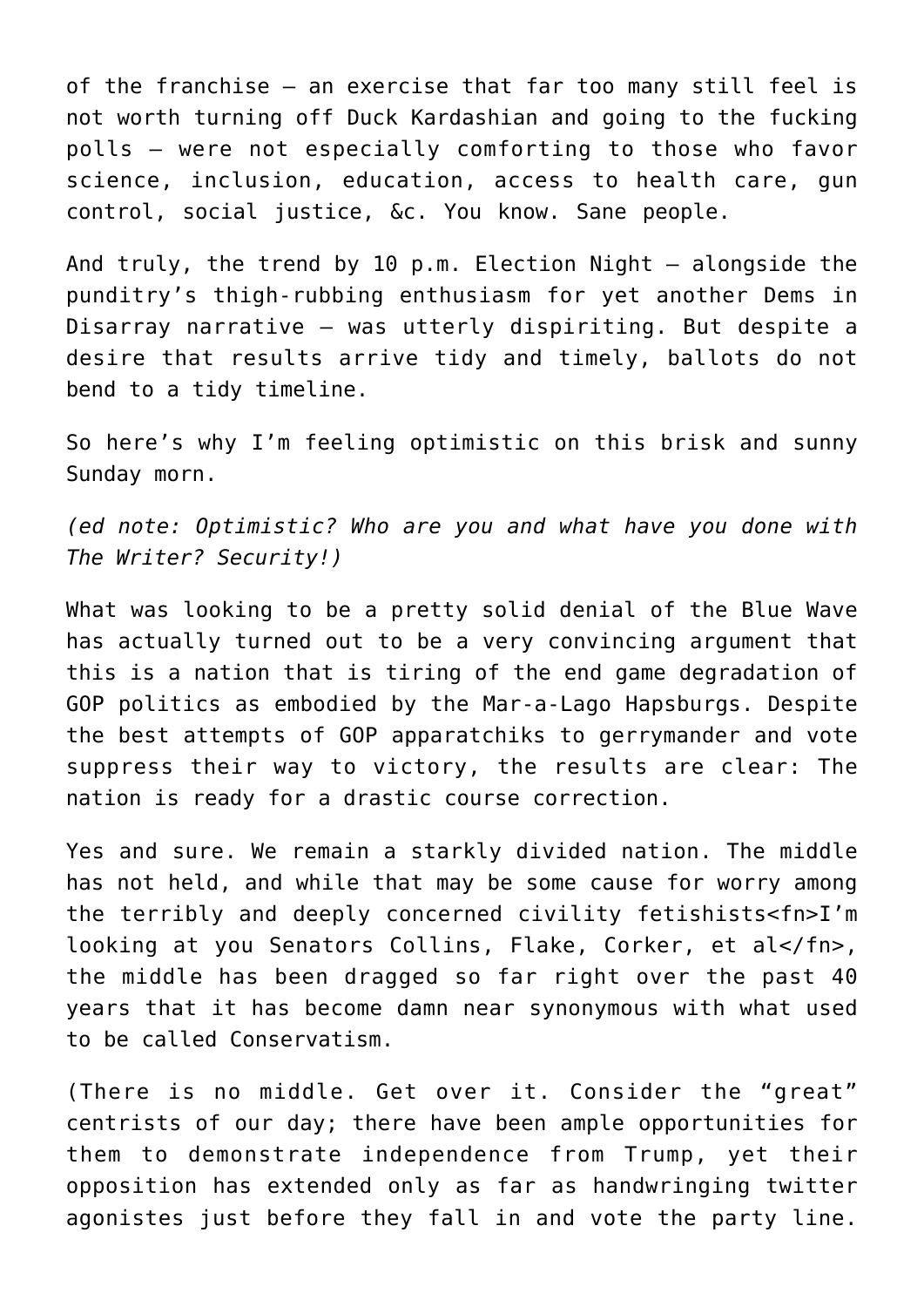One-time pseudo centrists like Graham have become enthusiastic attack dogs for the likes of Kavanaugh.<fn>And spare me, please; John McCain was no fucking better.</fn>)

But let's take some comfort in the outcomes where we can.

In the House, a place where Dems consistently win the raw national vote total by several millions while still falling prey to the clever gerrymanders of the state-level GOP, the Dems were striving to pick up 23 seats. This was bare minimum to flip control and, most importantly, place subpoena power in the hands of Democrats who would presumably be less quisling in their approach to Trump's depredations than the current crop of Vichy chairmen.

(And yes, all men they were. In a delightful turn of events, Rep. Maxine Waters will hold the gavel in the House Financial Services Committee, where she has made clear a thorough inquiry into the Trump Family business practices are top priority. Pass the popcorn.)

As of today, the Dem pickup total is 37 seats. This is fairly huge, comparable to Democratic gains during the Watergate midterms. Also huge: the first Native Americans (both women) and first women Muslims have been elected to the House. Also huger: 35 new women House members (bringing the total to 135, still proportionally low, but an alltime high) and 5 new women governors. The number of successful Moms Demand candidates, running almost solely on the need for sensible gun control and the defenestration of the NRA, was another heartening trend.

The battle for the Senate was severely aligned against Democratic gains. Of the 33 seats under contest, 23 were Dheld. Dems needed to gain two seats to flip control of the Senate. Flipping an incumbent is never easy. The three GOP retirements were in solid red states: Arizona, Tennessee, Utah. And Dems were defending seats in some fairly red spots: North Dakota, West Virginia, Montana, Missouri, Indiana. And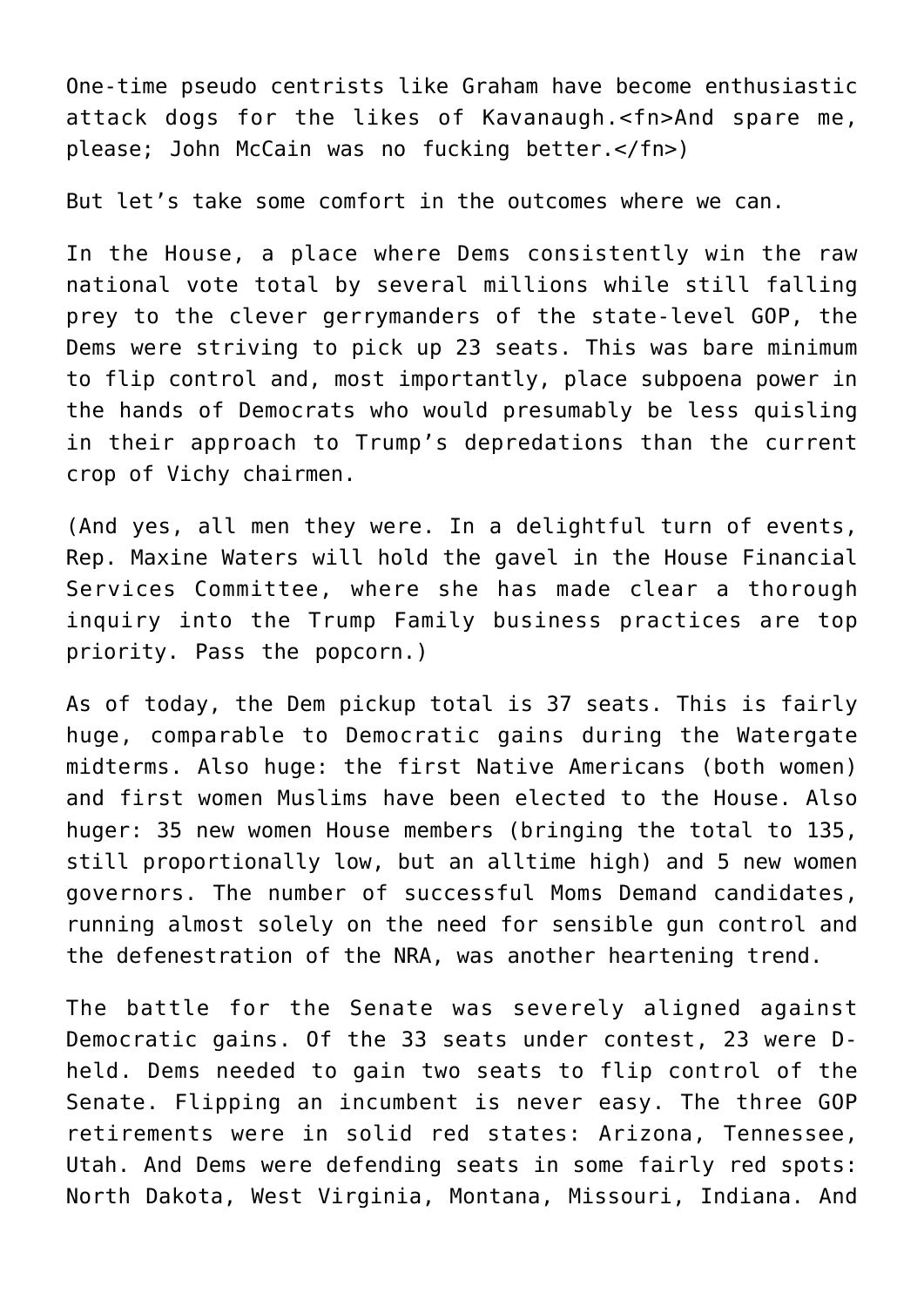one of the big hopes lay in unseating Ted Cruz in uber-Red Texas.

By end of election eve, it looked as though the GOP would increase their Senate majority. But wait a few days: by the time all the provisionals and absentee ballots are counted, we may (BIG 'may') see the Republican advantage actually reduced by one. And damn if the Dems didn't flip Arizona.<fn>Maybe. Recount underway, but not even GOPer candidate McSally seems to doubt the outcome at this point.</fn>

But that "may" is big, and it seems to have a Florida shape to it.

The contest between incumbent Bill Nelson (D-Cosmetic Surgery Clinic) and current Governor Rick Scott (R-Sulfuric Pit of Corruption) is in recount territory. Manual recount, to be precise, wherein we may experience the shudder of deja vu of the Bush/Gore nightmare. One key difference: the Dems have learned their lesson about knife fighting. There will be no Gore-esque capitulation in the hopes of bringing our fractured polity together. Nelson's team is fighting for every vote. Naturally, that means the Republicans are calling the recount "illegal" and accusing the Dems of trying to "steal" the election and Nelson of "embracing fraud." No less a genius than our Toddler-in-Chief has taken to the Twitter to declare this so.

Despite the tantrum, the Governor's race is also headed to machine recount. If that recount reduces the margin to less than .25%, it will then undergo manual recount.

GOP outrage is one source of my optimism.<fn>Hit dog gonna holler.</fn> The gap in both races has diminished steadily as final ballots are counted. As of this morning, Nelson is down by 12,500 out of 8 million votes cast. Gillum is down by around 33,000. And in the Agriculture Commissioner's race, the outcome flipped since Tuesday with Nikki Fried set to become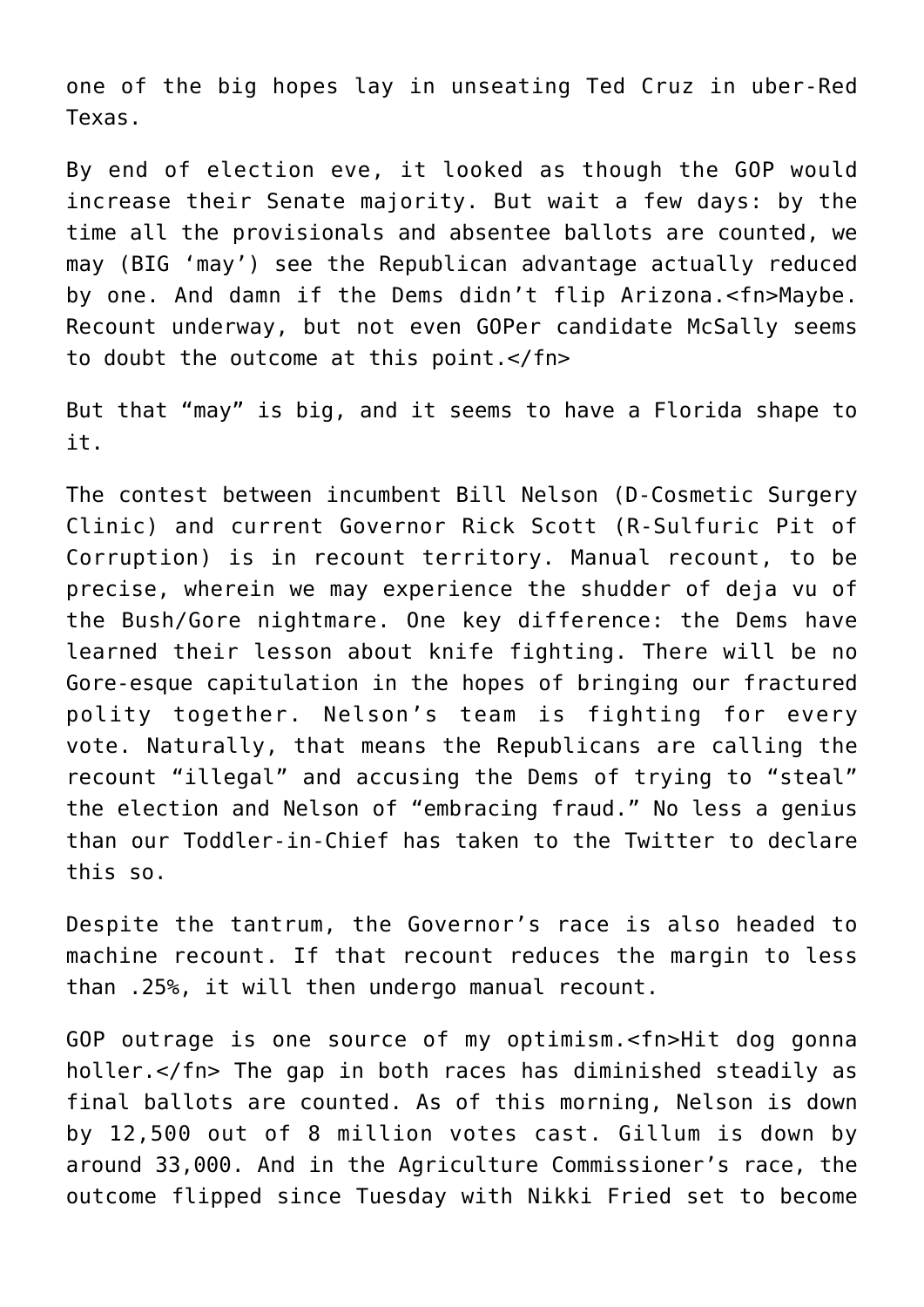the first Democratic cabinet official in nearly ten years. Her thin lead of around 4000 votes could very well survive the recount.

But let's get real.

Rick Scott is still odds-on likely to become a U.S. Senator. And the odious Ron DeSantis is almost certainly going to be our Governor. The raw numbers are not promising. If these outcomes persist, it will represent a crushing disappointment for those yearning for a self-enlightened electorate in Florida. But.

Just as with the almost-but-not-quite Beto O'Rourke in Texas, Gillum is now a bona fide progressive star. He is young and he is no quitter. If some miracle rolls along, he will make a fine governor, and even after two terms would still be only 48 years old, plenty of time for a run at the national stage.

And if he falls short, there is a big, fat Empty Suit of a target looming in Marco Rubio for the 2022 Senate race. He would also be an attractive running mate for the 2020 challenger to Trump. We have not seen the last of Andrew Gillum.

Other bright lights. The national percentage of Democratic votes for Senate was just north of 57%. In House races, it came to around 52%. Combined gubernatorial numbers point to a full percent advantage for Dems. On the one hand, these numbers are meaningless in terms of outcomes. On the other, they are a fair indicator of national sentiment towards GOP governance. It remains to be seen if Democrats can maintain their energy and convert this into an electoral college triumph in 2020 (a big if given the disproportionate advantage the EC provides rural states).

This morning, Nate Silver at 538 released an analysis that overlays the 2018 House vote on the Electoral college map. Just counting Dem victories of 5% or greater, it would amount